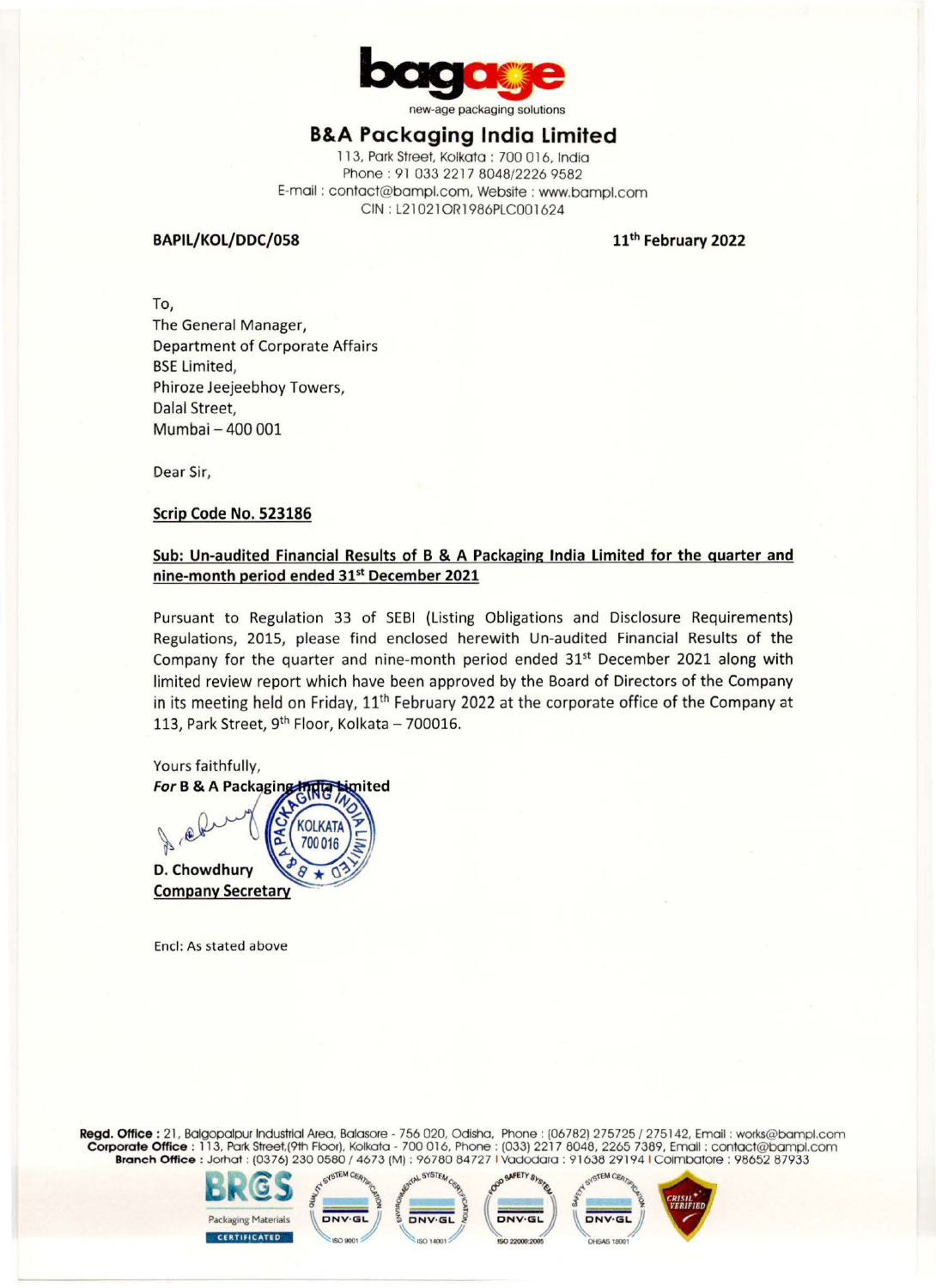# *Ghosal, Basu* **& Ray**

*Chartered Accountants* 

*812 Kiron Sankar Roy Road, 2nd floor, R oom No. 28, Kolkata 700 001 Telephones 2243 9185, 22101182, +919830044934;e-mailgbr199J@gmail.com* 

Independent Auditors' Limited Review Report on the Q uarterly Unaudited Financial Results of B&A Packaging India Limited Pursuant to Regulation 33 of the SEBI (Listing Obligations and Disclosure Requirements) Regulations, 2015, as amended

### **TO THE BOARD OF DIRECTORS OF B** & **A PACKAGING INDIA LIMITED**

- 1. We have reviewed the accompanying statement of unaudited financial results of **B & A Packaging India Limited** ("the Company") for the quarter ended 31<sup>st</sup> December, 2021 pursuant to the requirements of Regulation 33 of the SEBI (Listing Obligations and Disclosure Requirements) Regulations, 2015, as amended, read with SEBI Circular No. CIR/CFD/CMD1/44/2019 dated 29th March, 2019. This statement is the responsibility of the Company's Management and has been approved by the Board of Directors. Our responsibility is to issue a report on these financial statements based on our review.
- 2. We conducted our review of the Statement in accordance with the Standard on Review Engagements (SRE) 2410 *"Review of Interim Financial Information Performed by the Independent Auditor of the Entity"*, issued by the Institute of Chartered Accountants of India. This standard requires that we plan and perform the review to obtain moderate assurance as to whether the financial statements are free of material misstatement. A review is limited primarily to inquiries of company personnel and analytical procedures applied to financial data and thus provide less assurance than an audit. We have not performed an audit and accordingly, we do not express an audit opinion.
- 3. Based on our review conducted as above, nothing has come to our attention that causes us to believe that the accompanying statement of unaudited financial results prepared in accordance with applicable accounting standards and other recognized accounting practices and policies has not disclosed the information required to be disclosed in terms of Regulation 33 of the SEBI (Listing Obligations and Disclosure Requirements) Regulations, 2015 including the manner in which it is to be disclosed, or that it contains any material misstatement.

For **Ghosal, Basu** & **Ray**  Chartered Accountants

~ **(FRN** : **315080E)**  *~!. ~*



*...............*<br>| *Ann* Partner (Membership No. 050661)

Date: 11<sup>th</sup> February, 2022 Kolkata

UDIN: 22050661ABJNBY4185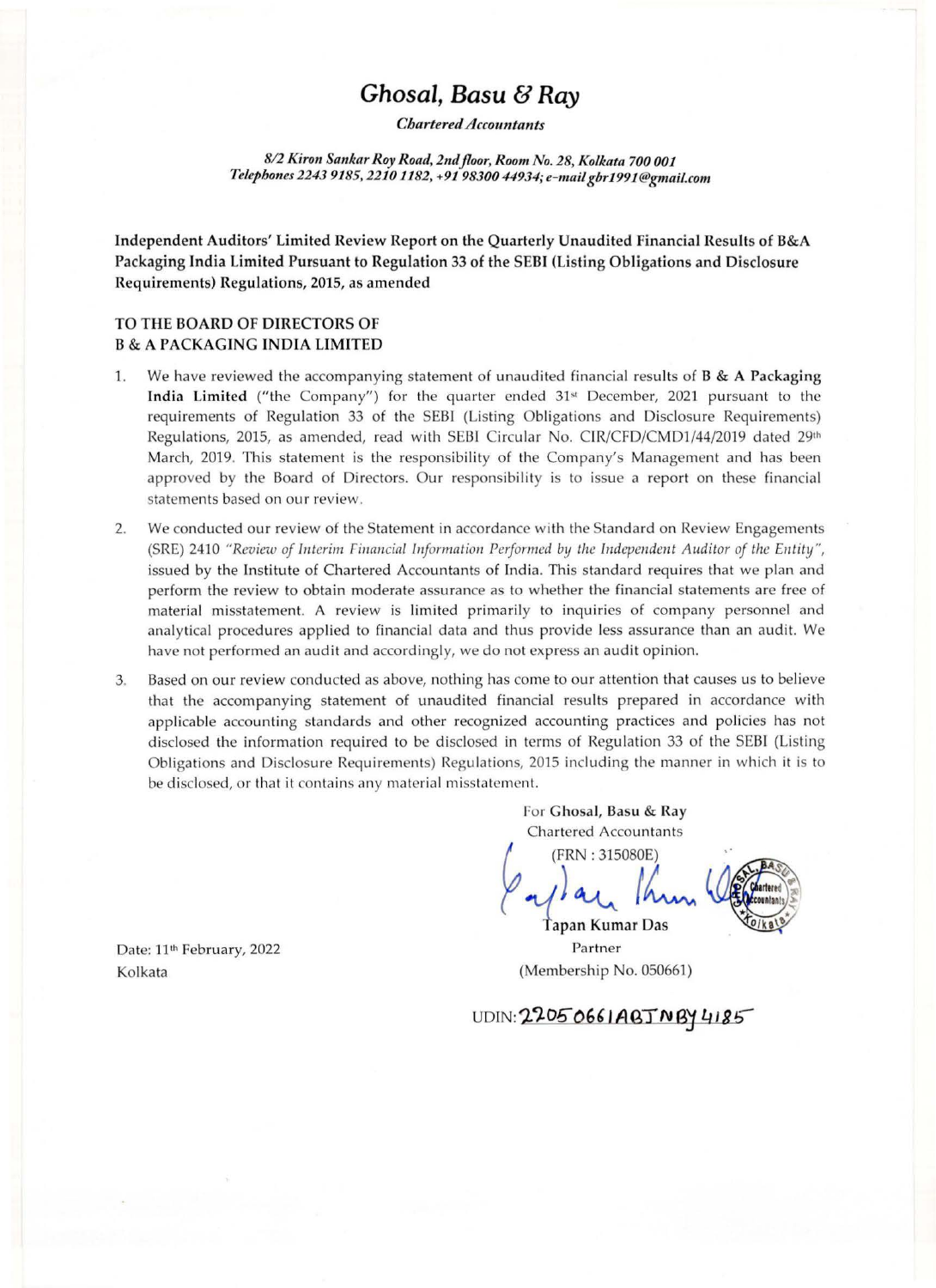# **B & A PACKAGING INDIA LIMITED** CIN - L21021OR1986PLC001624 **Ragd. Office : 22. Balgopalpur Industrial Area,Balasore- 756020, Odisha <b>bagage and an allegation** Christian Arca,Balasore- 756020, Odisha **phone: 033 22269582, E-mail: contact@bampl.com**, Website: www.bampl.com ---------STATEMENT OF UNAUDITED **FINANCIAL** RESULTS FOR THE THREE AND NINE MONTHS ENDED 31ST DECEMBER. 2021



| $PART - 1$ |                                                                      | Three months ended |                  |               | Nine months ended |               | Twelve Months<br>ended |  |
|------------|----------------------------------------------------------------------|--------------------|------------------|---------------|-------------------|---------------|------------------------|--|
|            | Particulars                                                          | 31st Dec<br>2021   | 30th Sep<br>2021 | 31st Dec 2020 | 31st Dec 2021     | 31st Dec 2020 | 31st March 2021        |  |
|            |                                                                      | Unaudited          | Unaudited        | Unaudited     | Unaudited         | Unaudited     | Audited                |  |
| I          | Revenue from operations - Note (2)                                   | 3147.03            | 3582.81          | 2633.14       | 9685.14           | 7628.66       | 9794.56                |  |
| ΙI         | Other Income                                                         | 13.80              | 28.86            | 9.66          | 47.02             | 30.18         | 194.91                 |  |
| III        | Total Income (I+II)                                                  | 3160.83            | 3611.67          | 2642.80       | 9732.16           | 7658.84       | 9989.47                |  |
| II۷        | Expenses                                                             |                    |                  |               |                   |               |                        |  |
|            | Cost of materials consumed                                           | 2153.02            | 2244.65          | 1492.03       | 6406.39           | 4533.60       | 6038.92                |  |
|            | Purchase of Stock-in-Trade                                           |                    |                  |               |                   |               |                        |  |
|            | (Increase)/Decrease in inventories of Finished Goods,                | 23.50              | (21.09)          | 67.98         | (39.06)           | 12.77         | (109.31)               |  |
|            | Stock-in-Trade and Work-in-progress                                  |                    |                  |               |                   |               |                        |  |
|            | <b>Employee Benefit Expense</b>                                      | 374.52             | 294.58           | 307.13        | 932.32            | 724.88        | 997.88                 |  |
|            | Finance costs                                                        | 29.92              | 44.15            | 31.04         | 108.92            | 106.91        | 130.70                 |  |
|            | Depreciation and amortisation expense                                | 36.45              | 38.41            | 32.02         | 107.52            | 93.39         | 125.88                 |  |
|            | Other expenses                                                       | 409.47             | 430.53           | 306.62        | 1121.61           | 804.92        | 1196.03                |  |
|            | Total expenses (IV)                                                  | 3026.88            | 3031.23          | 2236.82       | 8637.70           | 6276.47       | 8380.10                |  |
| V          | Profit before exceptional items and tax (III-IV)                     | 133.95             | 580.44           | 405.98        | 1094.46           | 1382.37       | 1609.37                |  |
| VI         | Exceptional items                                                    |                    |                  |               |                   |               |                        |  |
| VII        | Profit/(loss) before tax (V-VI)                                      | 133.95             | 580.44           | 405.98        | 1094.46           | 1382.37       | 1609.37                |  |
| VIII       | Tax expense:                                                         |                    |                  |               |                   |               |                        |  |
|            | (1) Current Tax                                                      | 39.01              | 169.03           | 128.38        | 318.71            | 402.55        | 538.00                 |  |
|            | (2) Deferred Tax                                                     |                    |                  |               |                   |               | 19.75                  |  |
|            | (3) Tax related to earlier years                                     | 54.86              |                  |               | 54.86             |               |                        |  |
| IX         | Profit/(loss) for the period (VII-VIII)                              | 40.08              | 411.41           | 277.60        | 720.89            | 979.82        | 1051.62                |  |
| X          | Other Comprehensive Income                                           |                    |                  |               |                   |               | (3.79)                 |  |
| (A)(i)     | Items that will not be reclassified to profit or loss                |                    | ٠                |               |                   |               | (5.35)                 |  |
| (ii)       | Income Tax relating to items that will not be reclassified to        |                    |                  |               |                   |               |                        |  |
|            | profit or loss                                                       | $\omega$           | w.               |               |                   |               | 1.56                   |  |
| (B)(i)     | Items that will be reclassified to profit or loss                    | $\blacksquare$     | i.               |               |                   |               |                        |  |
| (ii)       | Income Tax relating to items that will be reclassified to profit or  |                    |                  |               |                   |               |                        |  |
|            | loss<br>Total Comprehensive Income for the period (IX+X) (Comprising | C)                 | ü                |               |                   |               |                        |  |
| ХI         | Profit/(Loss) and Other Comprehensive Income for the period)         | 40.08              | 411.41           | 277.60        | 720.89            | 979.82        | 1047.83                |  |
| XII        | Paid-up equity share capital (face value of Rs. 10/- each)           | 498.03             | 498.03           | 498.03        | 498.03            | 498.03        | 498.03                 |  |
| XIII       | Reserve excluding Revaluation Reserve                                |                    |                  |               |                   |               | 4, 152.12              |  |
| <b>XIV</b> | Earnings per equity share                                            |                    |                  |               |                   |               |                        |  |
|            | Rs.<br>$(1)$ Basic                                                   | 0.81               | 8.29             | 5.59          | 14.53             | 19.75         | 21.20                  |  |
|            | (2) Diluted<br>Rs.                                                   | 0.81               | 8.29             | 5.59          | 14.53             | 19.75         | 21.20                  |  |
| <b>XV</b>  | Earnings per equity share (for discontinued operation)               |                    |                  |               |                   |               |                        |  |
|            | $(1)$ Basic<br>Rs.                                                   |                    |                  |               |                   |               |                        |  |
|            | (2) Diluted<br>Rs.                                                   |                    |                  |               |                   |               |                        |  |
| <b>XVI</b> | Earnings per equity share (for continuing and discontinued           |                    |                  |               |                   |               |                        |  |
|            | operation)                                                           |                    |                  |               |                   |               |                        |  |
|            | (1) Basic<br>Rs.                                                     | 0.81               | 8.29             | 5.59          | 14.53             | 19.75         | 21.20                  |  |
|            | Rs.<br>(2) Diluted                                                   | 0.81               | 8.29             | 5.59          | 14.53             | 19.75         | 21.20                  |  |



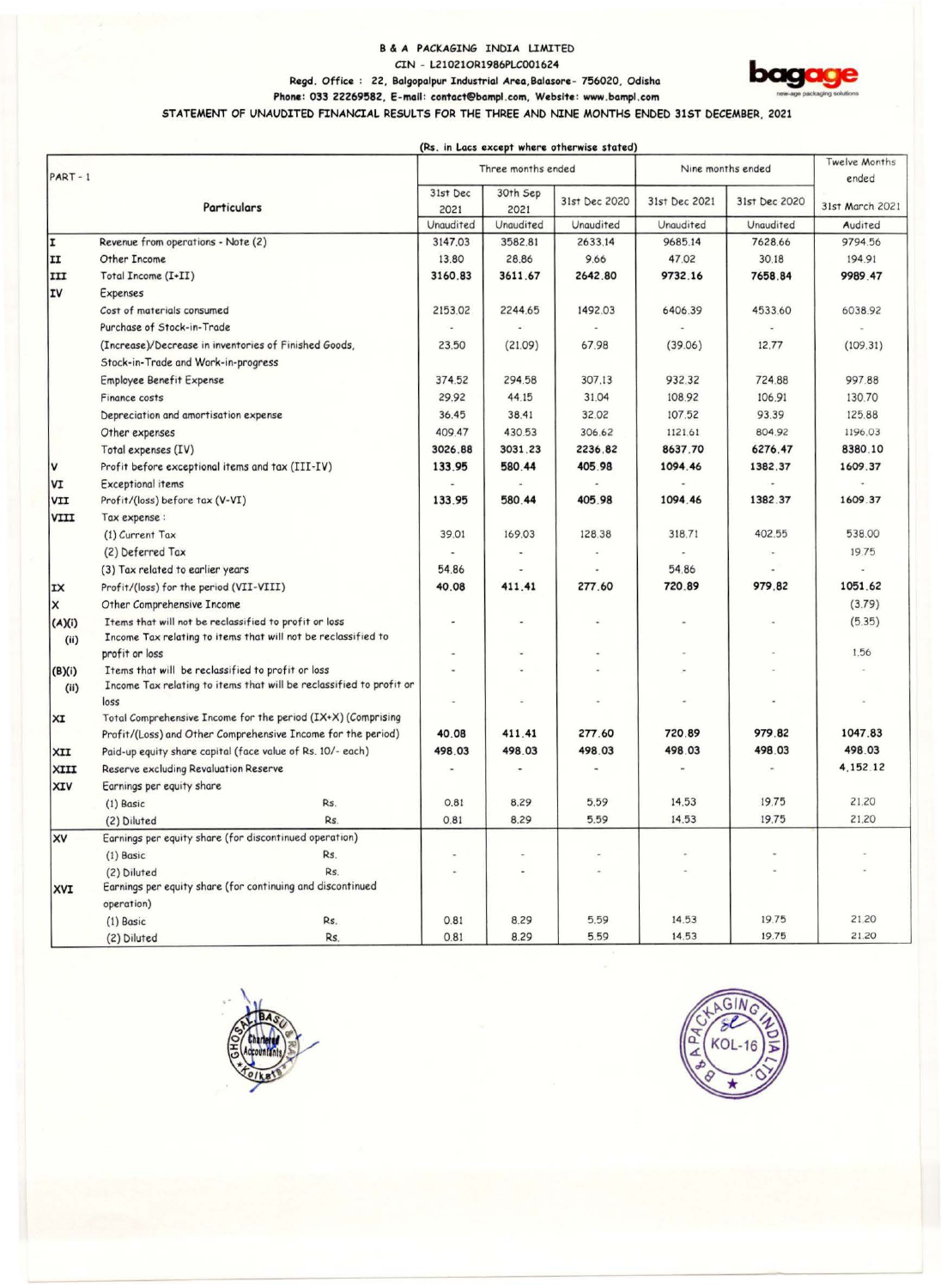#### **8** & **A PACKAGING INOIA** LIMITED CIN - L210210R1986PLC001624



#### **Rcgd.** Office : 22, Balgopalpur Industrial **Arca,Balasorc-** 756020, Odisha

**Phone :** 033 **22269582,** E-mail: contoctE'bampl.com, **Website: www.bampl.com** 

SEGMENT-WISE REVENUE. RESULTS **ANO CAPITAL** EMPLOYED FOR THE QUARTER AND NINE MONTHS ENDED 31ST DECEMBER, 2021

| PART-2 |                                                           |               | 3 months ended             | Nine months ended          |                            | (Rs. in Lacs)<br>Year to<br>date 31st |                          |
|--------|-----------------------------------------------------------|---------------|----------------------------|----------------------------|----------------------------|---------------------------------------|--------------------------|
|        | <b>Particulars</b>                                        | 31st Dec 2021 | 30th Sep 2021<br>Unaudited | 31st Dec 2020<br>Unaudited | 31st Dec 2021<br>Unaudited | 31st Dec<br>2020<br>Unaudited         | March<br>2021<br>Audited |
|        |                                                           | Unaudited     |                            |                            |                            |                                       |                          |
| 1.     | Segment Revenue (Net)                                     |               |                            |                            |                            |                                       |                          |
|        | (a) Paper Sacks                                           | 1774.20       | 2287.22                    | 1416.79                    | 5909.22                    | 4789.90                               | 5984.84                  |
|        | (b) Flexible Laminates                                    | 1372.83       | 1295.59                    | 1191.29                    | 3775.92                    | 2797.32                               | 3,809.72                 |
|        | (c) Unallocated                                           |               |                            | $\omega$                   |                            | $\omega$                              |                          |
|        | Total                                                     | 3147.03       | 3582.81                    | 2608.08                    | 9685.14                    | 7587.22                               | 9794.56                  |
|        | Less : Inter Segment Revenue                              |               | ×.                         |                            |                            |                                       |                          |
|        | Net Sales/Income from Operations - Note (2)               | 3147.03       | 3582.81                    | 2608.08                    | 9685.14                    | 7587.22                               | 9794.56                  |
| 2.     | Segment Results [Profit/(Loss) Before Tax & Finance Cost] |               |                            |                            |                            |                                       |                          |
|        | (a) Paper Sacks                                           | 162.86        | 496.24                     | 278.04                     | 963.33                     | 1038.66                               | 1205.46                  |
|        | (b) Flexible Laminates                                    | 1.01          | 128.35                     | 158.98                     | 240.05                     | 450.62                                | 534.61                   |
|        | Total                                                     | 163.87        | 624.59                     | 437.02                     | 1,203.38                   | 1,489.28                              | 1,740.07                 |
|        | Less: Finance costs                                       | 29.92         | 44.15                      | 31.04                      | 108.92                     | 106.91                                | 130.70                   |
|        | Profit/(Loss) Before Tax                                  | 133.95        | 580.44                     | 405.98                     | 1.094.46                   | 1,382.37                              | 1,609.37                 |
| 3.     | Segment Assets (as at the end of the period)              |               |                            |                            |                            |                                       |                          |
|        | (a) Paper Sacks                                           | 4521.69       | 4799.65                    | 4522.35                    | 4521.69                    | 4522.35                               | 4252.13                  |
|        | (b) Flexible Laminates                                    | 3402.79       | 3364.99                    | 3177.99                    | 3402.79                    | 3177.99                               | 3293.79                  |
|        | (c) Unallocated                                           |               |                            | 57.65                      |                            | 57.65                                 |                          |
| 4.     | Segment Liabilities (as at the end of the period)         |               |                            |                            |                            |                                       |                          |
|        | (a) Paper Sacks                                           | 1244.64       | 1428.09                    | 1582.96                    | 1244.64                    | 1582.96                               | 1646.02                  |
|        | (b) Flexible Laminates                                    | 1308.79       | 1405.59                    | 1592.89                    | 1308.79                    | 1592.89                               | 1249.75                  |
|        | (c) Unallocated                                           |               |                            |                            |                            |                                       |                          |
|        |                                                           |               |                            |                            |                            |                                       |                          |